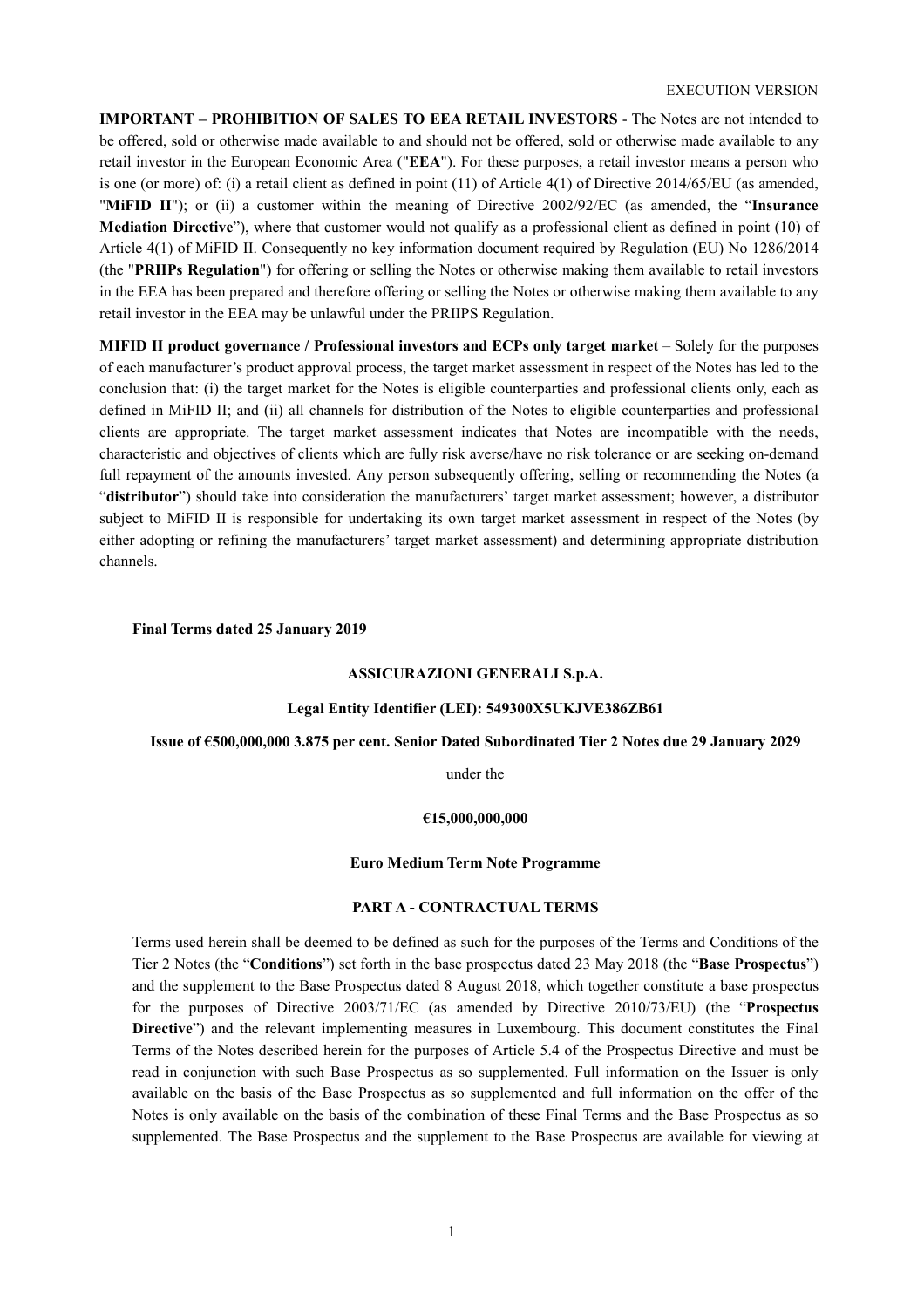the registered office of the Issuer and copies may be obtained from the principal office of the Paying Agents in Luxembourg. The Base Prospectus and the supplement and, in the case of Notes admitted to trading on the regulated market of the Luxembourg Stock Exchange, the applicable Final Terms will also be published on the website of the Luxembourg Stock Exchange (*www.bourse.lu*).

| 1. | (i)                               | Series Number:                                                                           | 17                                                                                                                                                                                     |  |
|----|-----------------------------------|------------------------------------------------------------------------------------------|----------------------------------------------------------------------------------------------------------------------------------------------------------------------------------------|--|
|    | (ii)                              | Tranche Number:                                                                          | 1                                                                                                                                                                                      |  |
| 2. |                                   | Specified Currency or Currencies:                                                        | Euro (" $\mathbf{\hat{\epsilon}}$ ")                                                                                                                                                   |  |
|    |                                   | Condition 2(a) (Interpretation $-$<br>Definitions - Specified Currency)                  |                                                                                                                                                                                        |  |
| 3. |                                   | Aggregate Nominal Amount of Notes<br>admitted to trading:                                |                                                                                                                                                                                        |  |
|    | (i)                               | Series:                                                                                  | €500,000,000                                                                                                                                                                           |  |
|    | (ii)                              | Tranche:                                                                                 | €500,000,000                                                                                                                                                                           |  |
| 4. | <b>Issue Price:</b>               |                                                                                          | 100% of the Aggregate Nominal Amount                                                                                                                                                   |  |
| 5. | Specified Denomination(s):<br>(i) |                                                                                          | €100,000 and integral multiples of €1,000 in excess                                                                                                                                    |  |
|    |                                   | Condition 2(a) ( <i>Interpretation</i> –<br>Definitions - Specified<br>Denominator(s)    | thereof up to and including $£199,000$ . No Notes in<br>definitive form will be issued with a denomination<br>above €199,000.                                                          |  |
|    | (ii)                              | <b>Calculation Amount:</b>                                                               | €1,000                                                                                                                                                                                 |  |
|    |                                   | Condition 2(a) (Interpretation $-$<br>Definitions - Calculation<br>Amount)               |                                                                                                                                                                                        |  |
| 6. | (i)                               | Issue Date:                                                                              | 29 January 2019                                                                                                                                                                        |  |
|    |                                   | Condition 2(a) ( <i>Interpretation</i> –<br>Definitions - Issue Date)                    |                                                                                                                                                                                        |  |
|    | (ii)                              | <b>Interest Commencement Date:</b>                                                       | <b>Issue Date</b>                                                                                                                                                                      |  |
|    |                                   | Condition 2(a) ( <i>Interpretation</i> –<br>Definitions - Interest<br>Commencement Date) |                                                                                                                                                                                        |  |
| 7. | Maturity Date:                    |                                                                                          | Interest Payment Date falling on 29 January 2029                                                                                                                                       |  |
|    |                                   | Condition 2(a) (Interpretation $-$<br>Definitions - Maturity Date)                       | Condition 6 (Conditions for Redemption) and Condition<br>10.1.1 (Redemption and Purchase - Redemption<br>Scheduled Redemption of Notes with specified maturity<br><i>date</i> ) apply. |  |
| 8. |                                   | <b>Interest Basis:</b>                                                                   | Fixed Rate Note Provisions applicable:                                                                                                                                                 |  |
|    |                                   | Condition 8 (Interest)                                                                   | 3.875 per cent. Fixed Rate.                                                                                                                                                            |  |
|    |                                   |                                                                                          |                                                                                                                                                                                        |  |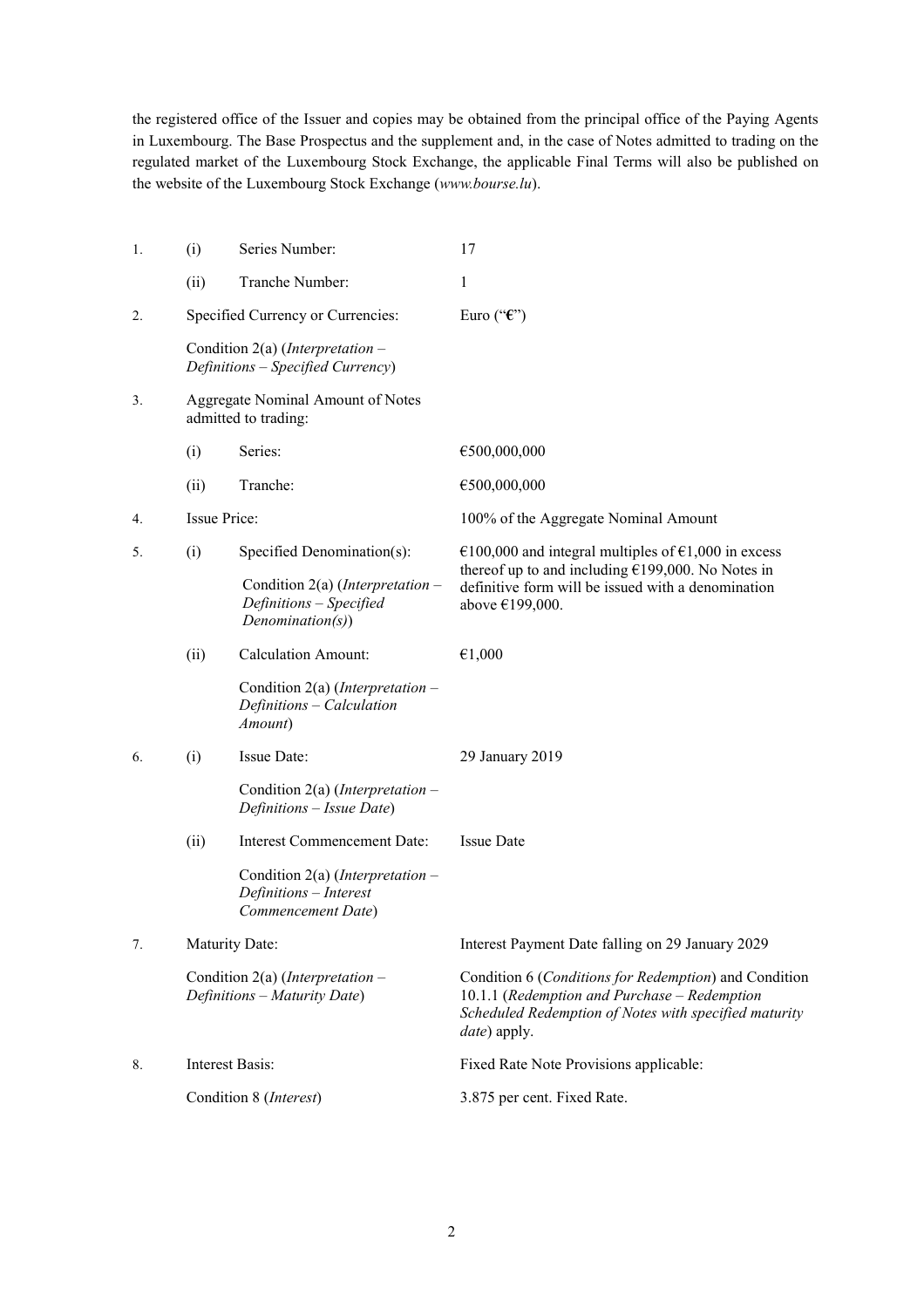|     |                                                                    |                                                                            | (further particulars specified below)         |  |  |  |
|-----|--------------------------------------------------------------------|----------------------------------------------------------------------------|-----------------------------------------------|--|--|--|
| 9.  |                                                                    | Redemption/Payment Basis:                                                  | Redemption at par                             |  |  |  |
|     | Purchase)                                                          | Condition 10 (Redemption and                                               |                                               |  |  |  |
| 10. | (i)                                                                | Change of interest following<br><b>Optional Redemption Date</b><br>(Call): | Not Applicable                                |  |  |  |
|     |                                                                    |                                                                            | (further particulars specified below)         |  |  |  |
|     | (ii)                                                               | Interest Basis reset on Reset<br>Date:                                     | Not Applicable                                |  |  |  |
| 11. |                                                                    | Call Options:                                                              |                                               |  |  |  |
|     | Condition 10.2 (Redemption for tax<br>reasons)                     |                                                                            | Redemption for tax reasons                    |  |  |  |
|     |                                                                    | Condition 10.3 (Redemption at the<br>option of the Issuer)                 | Not Applicable                                |  |  |  |
|     |                                                                    | Condition 10.4 (Optional Redemption<br>due to a Regulatory Event)          | Optional Redemption due to a Regulatory Event |  |  |  |
|     | Condition 10.5 (Optional Redemption<br>due to a Rating Event)      |                                                                            | Optional Redemption due to a Rating Event     |  |  |  |
|     | Condition 10.6 (Optional Redemption<br>due to an Accounting Event) |                                                                            | Not Applicable                                |  |  |  |
|     |                                                                    |                                                                            | (further particulars specified below)         |  |  |  |
| 12. |                                                                    | Status of the Notes:                                                       | Senior Dated Subordinated Notes               |  |  |  |
|     |                                                                    | Condition 4 (Status of the Notes)                                          |                                               |  |  |  |

# **PROVISIONS RELATING TO INITIAL INTEREST (IF ANY) PAYABLE**

| 13. |                                                                            | <b>Fixed Rate Note Provisions</b>                                                     | Applicable                                                                                                                 |
|-----|----------------------------------------------------------------------------|---------------------------------------------------------------------------------------|----------------------------------------------------------------------------------------------------------------------------|
|     | Condition 8.1 ( <i>Interest – Interest on</i><br><b>Fixed Rate Notes</b> ) |                                                                                       |                                                                                                                            |
|     | (i)                                                                        | Rate of Interest:                                                                     | 3.875% per annum payable annually in arrear                                                                                |
|     | (ii)                                                                       | Interest Payment Date(s):                                                             | 29 January in each year from (and including) 29<br>January 2020 up to and including the date of<br>redemption of the Notes |
|     | (iii)                                                                      | Fixed Coupon Amount:                                                                  | $\epsilon$ 38.75 per Calculation Amount                                                                                    |
|     |                                                                            | Condition 8.1.2 (Interest -<br>Interest on Fixed Rate Notes –<br>Fixed Coupon Amount) |                                                                                                                            |
|     | (iv)                                                                       | Broken Amount(s):                                                                     | Not Applicable                                                                                                             |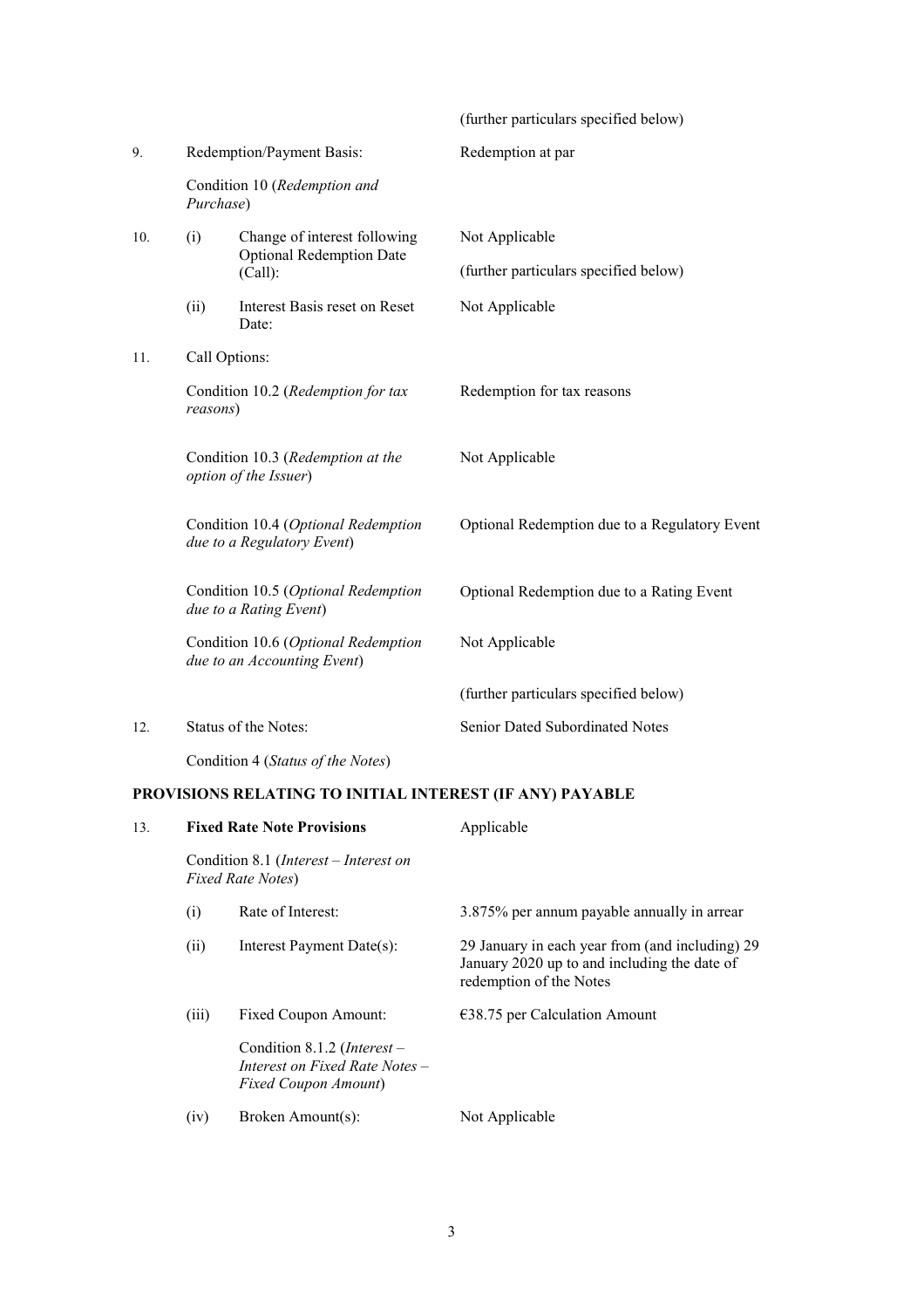|     |     | Condition $2(a)$ ( <i>Interpretation</i> –<br>Definitions – Broken Amount)    |                      |
|-----|-----|-------------------------------------------------------------------------------|----------------------|
|     | (v) | Day Count Fraction:                                                           | Actual/Actual (ICMA) |
| 14. |     | <b>Reset Note Provisions</b>                                                  | Not Applicable       |
|     |     | Condition 8.2 ( <i>Interest – Interest on</i><br>Reset Notes)                 |                      |
| 15. |     | <b>Floating Rate Note Provisions</b>                                          | Not Applicable       |
|     |     | Condition 8.3 ( <i>Interest – Interest on</i><br><b>Floating Rate Notes</b> ) |                      |
| 16. |     | <b>Zero Coupon Note Provisions</b>                                            | Not Applicable       |
|     |     | Condition 9 (Zero Coupon Notes)                                               |                      |
|     |     |                                                                               |                      |

## **PROVISIONS RELATING TO OPTIONAL REDEMPTION DATE (CALL)**

Condition 7 (*Initial and Post-Call Interest Provisions*)

| 17. | <b>Fixed Rate Note Provisions</b>    | Not Applicable |
|-----|--------------------------------------|----------------|
| 18. | <b>Floating Rate Note Provisions</b> | Not Applicable |

## **PROVISIONS RELATING TO INTEREST DEFERRAL**

Condition 5 (*Deferral of Interest*)

| 19. | (i)   | Optional Deferral of Interest:                                                                 | Not Applicable                                                          |
|-----|-------|------------------------------------------------------------------------------------------------|-------------------------------------------------------------------------|
|     |       | Condition 5.1 (Deferral of<br>Interest – Optional Deferral of<br><i>Interest</i> )             |                                                                         |
|     | (ii)  | Mandatory Deferral of Interest                                                                 | Applicable                                                              |
|     |       | Condition 5.2 (Deferral of<br>Interest - Mandatory Deferral<br>of Interest)                    |                                                                         |
|     | (iii) | Deferred Interest Payment<br>Events                                                            | Deferred Interest Payment Events Option C applies                       |
|     |       | Condition 5.3 (Arrears of<br><i>Interest</i> )                                                 |                                                                         |
|     |       | PROVISIONS RELATING TO REDEMPTION                                                              |                                                                         |
| 20. |       | <b>Call Option</b>                                                                             | Not Applicable                                                          |
| 21. |       | <b>Optional Redemption due to a</b><br><b>Regulatory Event</b>                                 | Applicable                                                              |
|     |       | Condition 10.4 (Redemption and<br>Purchase - Optional Redemption due to<br>a Regulatory Event) | Partial Optional Redemption due to a Regulatory Event<br>does not apply |
| 22. |       | <b>Optional Redemption due to a Rating</b>                                                     | Applicable                                                              |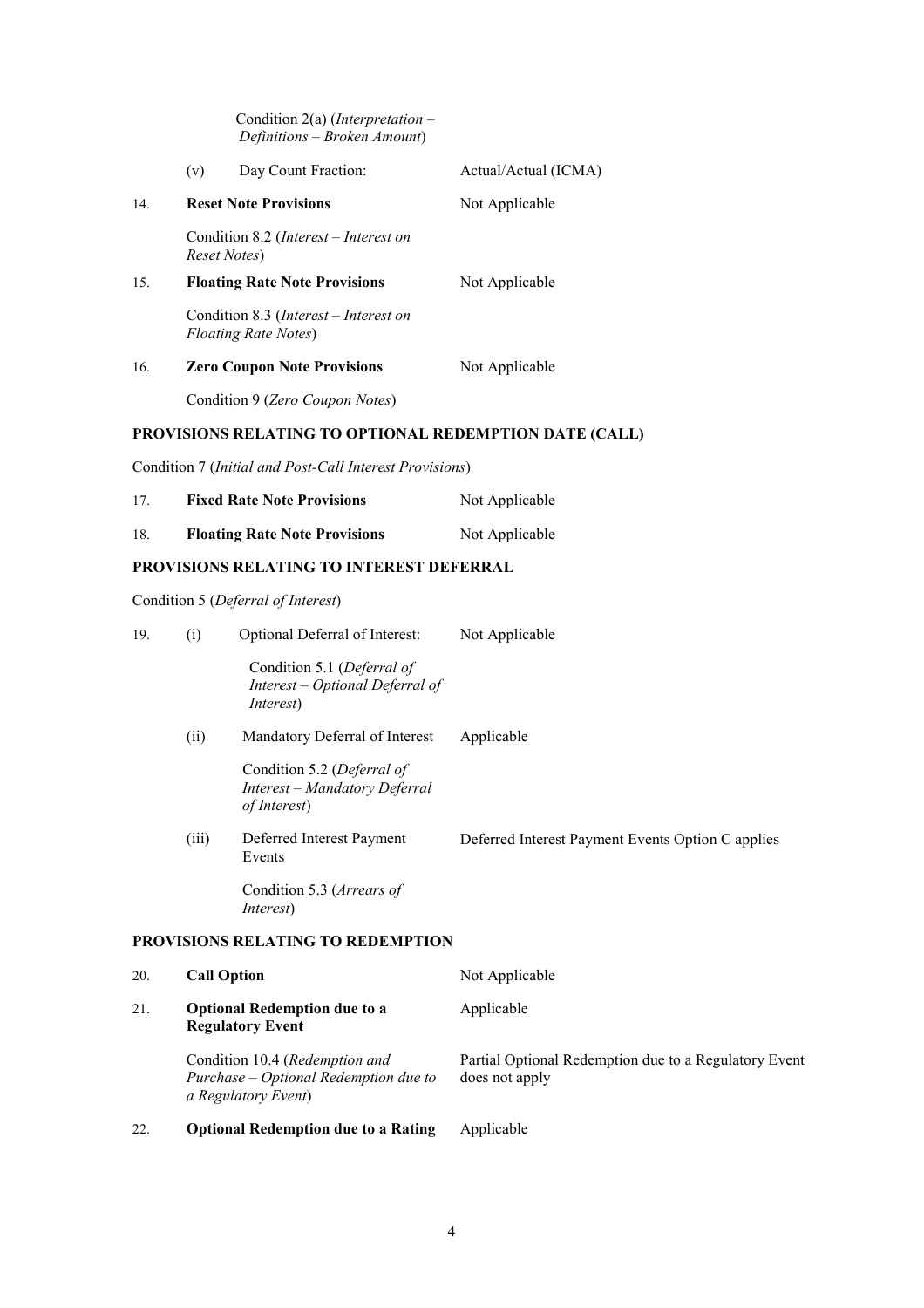## **Event**

|     |       | Condition 10.5 (Redemption and<br>Purchase - Optional Redemption due to<br>a Rating Event)                      |                                           |  |
|-----|-------|-----------------------------------------------------------------------------------------------------------------|-------------------------------------------|--|
| 23. |       | <b>Optional Redemption due to an</b><br><b>Accounting Event</b>                                                 | Not Applicable                            |  |
|     |       | Condition 10.6 (Redemption and<br>Purchase - Optional Redemption due to<br>an Accounting Event)                 |                                           |  |
| 24. |       | <b>Final Redemption Amount</b>                                                                                  | $€1,000$ per Calculation Amount           |  |
|     |       | Condition 2(a) ( <i>Interpretation</i> –<br>Definitions – Final Redemption Amount)                              |                                           |  |
| 25. |       | <b>Early Redemption Amount</b>                                                                                  |                                           |  |
|     | (i)   | Early Redemption Amount(s)<br>payable on redemption for<br>taxation reasons (Early<br>Redemption Amount (Tax)): | Principal amount outstanding of the Notes |  |
|     |       | Condition 10.2 (Redemption and<br>Purchase - Redemption for tax<br>reasons)                                     |                                           |  |
|     | (ii)  | Early Redemption Amount<br>(Regulatory):                                                                        | Principal amount outstanding of the Notes |  |
|     |       | Condition 10.4 (Redemption and<br>Purchase – Optional<br>Redemption due to a Regulatory<br>Event)               |                                           |  |
|     | (iii) | Early Redemption Amount<br>(Rating Event):                                                                      | Principal amount outstanding of the Notes |  |
|     |       | Condition 10.5 (Redemption and<br>Purchase – Optional<br>Redemption due to a Rating<br>Event)                   |                                           |  |
|     | (iv)  | Early Redemption Amount<br>(Accounting Event):                                                                  | Not Applicable                            |  |
|     |       | Condition 10.6 (Redemption and<br>Purchase - Optional<br>Redemption due to an<br><b>Accounting Event</b> )      |                                           |  |
|     | (v)   | Make Whole Amount:                                                                                              | Not Applicable                            |  |
|     | (vi)  | Party responsible for<br>calculating the Make Whole<br>Amount:                                                  | Not Applicable                            |  |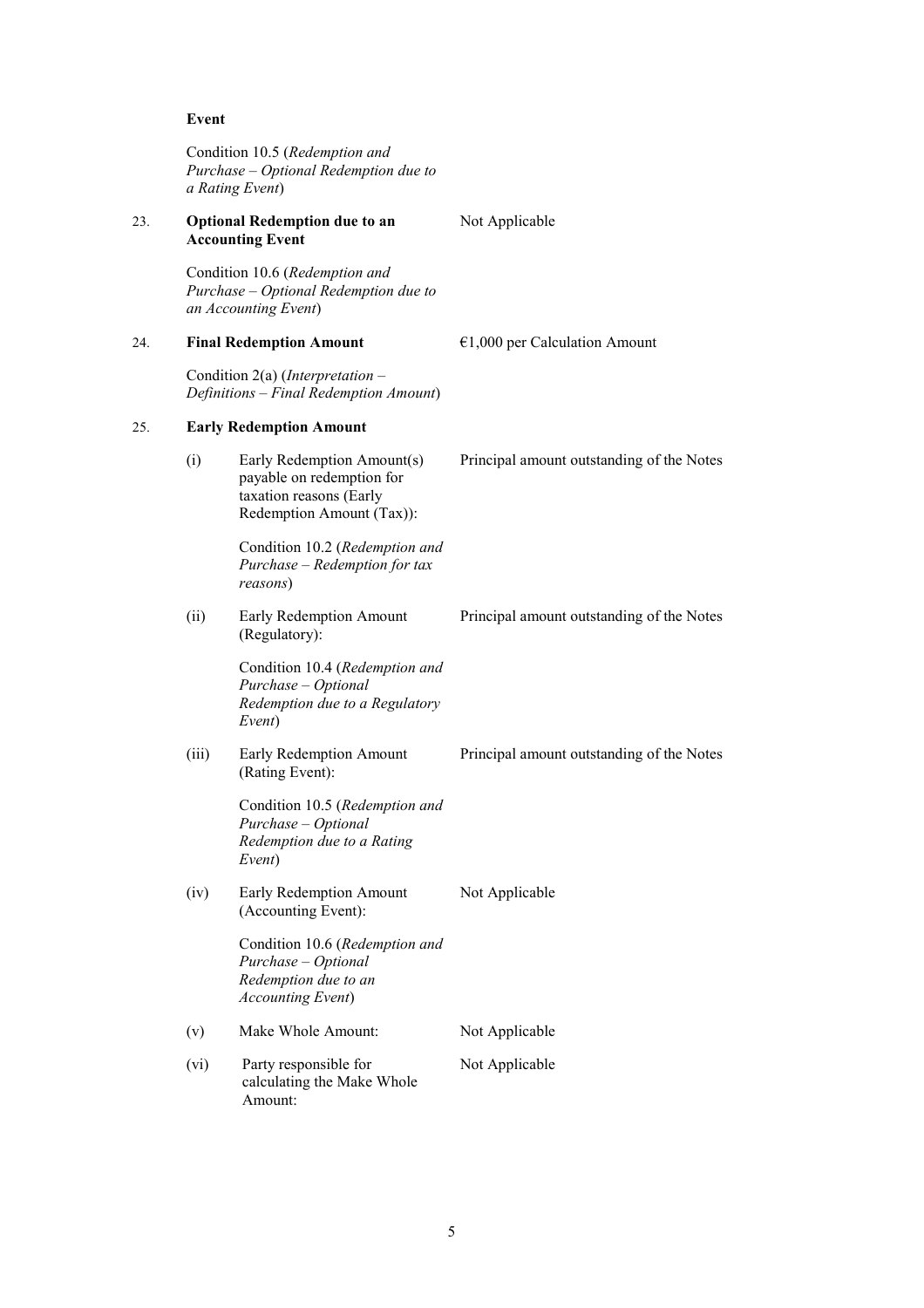## 26. **Conditions for Redemption**

Condition 6 (*Conditions for Redemption*)

Relevant Undertaking Condition Not Applicable

## **GENERAL PROVISIONS APPLICABLE TO THE NOTES**

| 27. | Form of Notes:<br>Condition 3 (Form, denomination and<br>title)                                                         | Temporary Global Note exchangeable for a Permanent<br>Global Note which is exchangeable for Definitive Notes<br>in the limited circumstances specified in the Permanent<br>Global Note.                                  |
|-----|-------------------------------------------------------------------------------------------------------------------------|--------------------------------------------------------------------------------------------------------------------------------------------------------------------------------------------------------------------------|
| 28. | New Global Note:                                                                                                        | Applicable                                                                                                                                                                                                               |
| 29. | Additional Financial Centre(s) or other<br>special provisions relating to Payment<br><b>Business Days:</b>              | Not Applicable                                                                                                                                                                                                           |
|     | Condition 2(a) (Interpretation –<br>Definitions - Additional Financial<br>Centre(s))                                    |                                                                                                                                                                                                                          |
| 30. | Talons for future Coupons or Receipts to<br>be attached to Definitive Notes (and<br>dates on which such Talons mature): | N <sub>0</sub>                                                                                                                                                                                                           |
| 31. | Unmatured Coupons void                                                                                                  | Condition 11(f) applies                                                                                                                                                                                                  |
|     | Condition 11(f) (Payments – Unmatured<br>Coupons void)                                                                  |                                                                                                                                                                                                                          |
| 32. | Regulatory/Tax/Rating/Accounting<br><b>Event Modification Provisions:</b>                                               | Condition 17.4(a)(A) ( <i>Modification and/or Exchange</i><br>following a Regulatory Event, Tax Event, Rating Event<br>or Accounting Event) is applicable in relation to<br>Regulatory Event, Tax Event and Rating Event |
|     | Regulatory/Tax/Rating/Accounting<br>Event Exchange Provisions:                                                          | Condition 17.4(a)(B) (Modification and/or Exchange<br>following a Regulatory Event, Tax Event, Rating Event<br>or Accounting Event) is applicable in relation to<br>Regulatory Event, Tax Event and Rating Event         |

# Signed on behalf of **ASSICURAZIONI GENERALI S.p.A.**:

By: ........................................................................... *Duly authorised*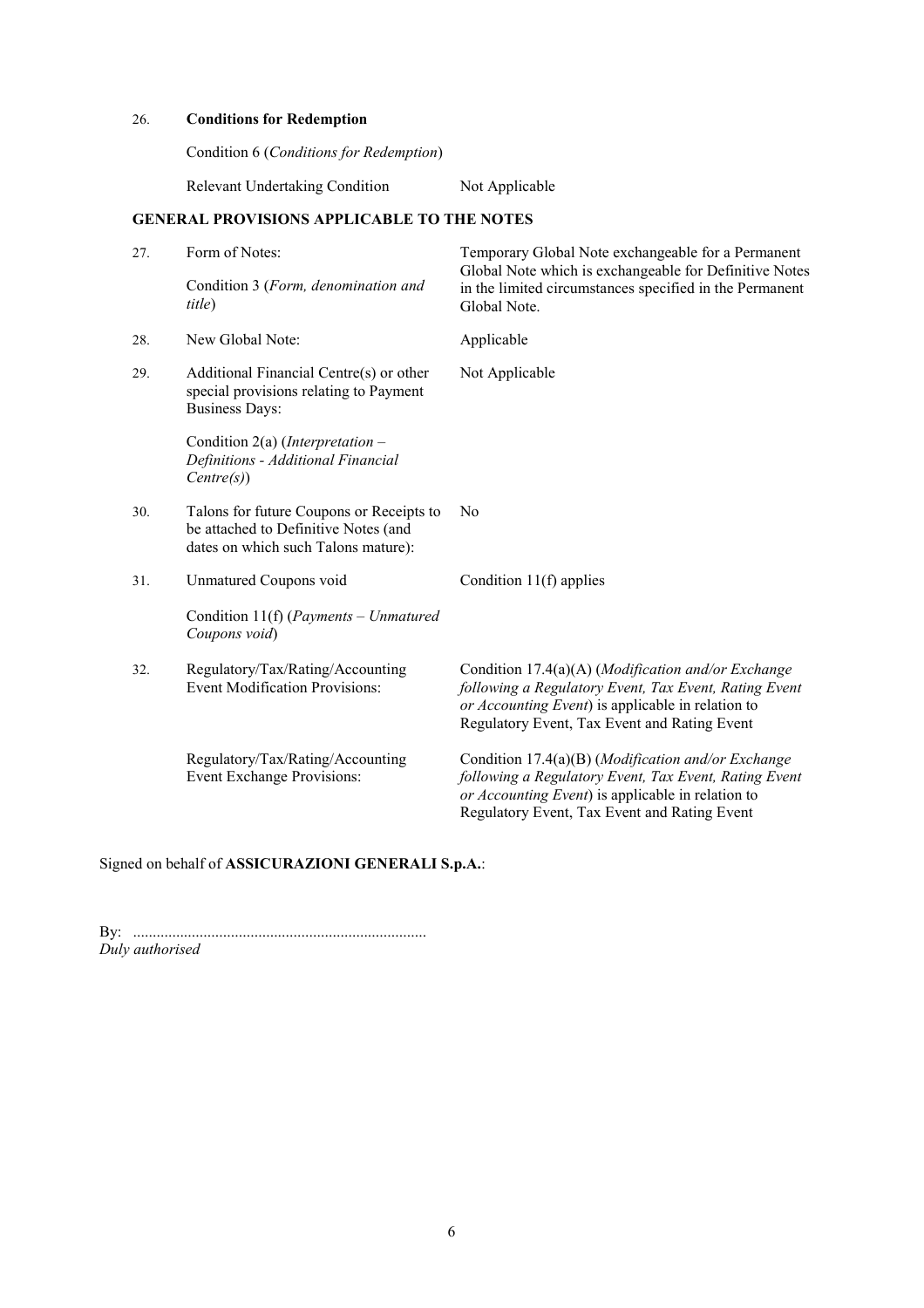## **PART B – OTHER INFORMATION**

## 1. **LISTING AND ADMISSION TO TRADING**

|    | (i)            | Listing:                                               |                                         | Official List of the Luxembourg Stock Exchange                                                                                                                                                                                                                                                                                                                                                                                                                                                                                                                                                                                                                                               |
|----|----------------|--------------------------------------------------------|-----------------------------------------|----------------------------------------------------------------------------------------------------------------------------------------------------------------------------------------------------------------------------------------------------------------------------------------------------------------------------------------------------------------------------------------------------------------------------------------------------------------------------------------------------------------------------------------------------------------------------------------------------------------------------------------------------------------------------------------------|
|    | (ii)           | Admission to trading:                                  |                                         | Application has been made for the Notes to be admitted to<br>trading on the regulated market of the Luxembourg Stock<br>Exchange with effect from the Issue Date                                                                                                                                                                                                                                                                                                                                                                                                                                                                                                                             |
|    | (iii)          | Estimate of total expenses of<br>admission to trading: | €5,600                                  |                                                                                                                                                                                                                                                                                                                                                                                                                                                                                                                                                                                                                                                                                              |
| 2. | <b>RATINGS</b> |                                                        |                                         |                                                                                                                                                                                                                                                                                                                                                                                                                                                                                                                                                                                                                                                                                              |
|    | Ratings:       |                                                        | The Notes to be issued have been rated: |                                                                                                                                                                                                                                                                                                                                                                                                                                                                                                                                                                                                                                                                                              |
|    |                |                                                        | AM Best Europe:                         | a-                                                                                                                                                                                                                                                                                                                                                                                                                                                                                                                                                                                                                                                                                           |
|    |                |                                                        | Fitch:                                  | <b>BBB</b>                                                                                                                                                                                                                                                                                                                                                                                                                                                                                                                                                                                                                                                                                   |
|    |                |                                                        | Moody's:                                | Baa3(hyb)                                                                                                                                                                                                                                                                                                                                                                                                                                                                                                                                                                                                                                                                                    |
|    |                |                                                        | amended (the "CRA Regulation").         | Each of A.M. Best Europe Rating Services Ltd., Fitch Ratings<br>Limited and Moody's Investor Service Ltd. is established in the<br>EEA and registered under Regulation (EU) No 1060/2009, as                                                                                                                                                                                                                                                                                                                                                                                                                                                                                                 |
|    |                |                                                        |                                         | In general, European regulated investors are restricted from using<br>a rating for regulatory purposes if such rating is not issued by a<br>credit rating agency established in the EEA and registered under<br>the CRA Regulation unless (1) the rating is provided by a credit<br>rating agency operating in the EEA before 7 June 2010 which<br>has submitted an application for registration in accordance with<br>the CRA Regulation and such registration has not been refused,<br>or $(2)$ the rating is provided by a credit rating agency not<br>established in the EEA but is endorsed by a credit rating agency<br>established in the EEA and registered under the CRA Regulation |

## 3. **ADDITIONAL INTERESTS OF NATURAL AND LEGAL PERSONS INVOLVED IN THE ISSUE**

Regulation.

 Save for any fees payable to the Joint Lead Managers, so far as the Issuer is aware, no person involved in the offer of the Notes has an interest material to the offer.

or (3) the rating is provided by a credit rating agency not established in the EEA which is certified under the CRA

## 4. **REASONS FOR THE OFFER**

Reasons for the offer: General corporate purposes

5. **YIELD** (Fixed Rate Notes only)

Indication of yield: 3.875 per cent.

6. **HISTORIC INTEREST RATES / BENCHMARK RATES** (Floating Rate Notes only)